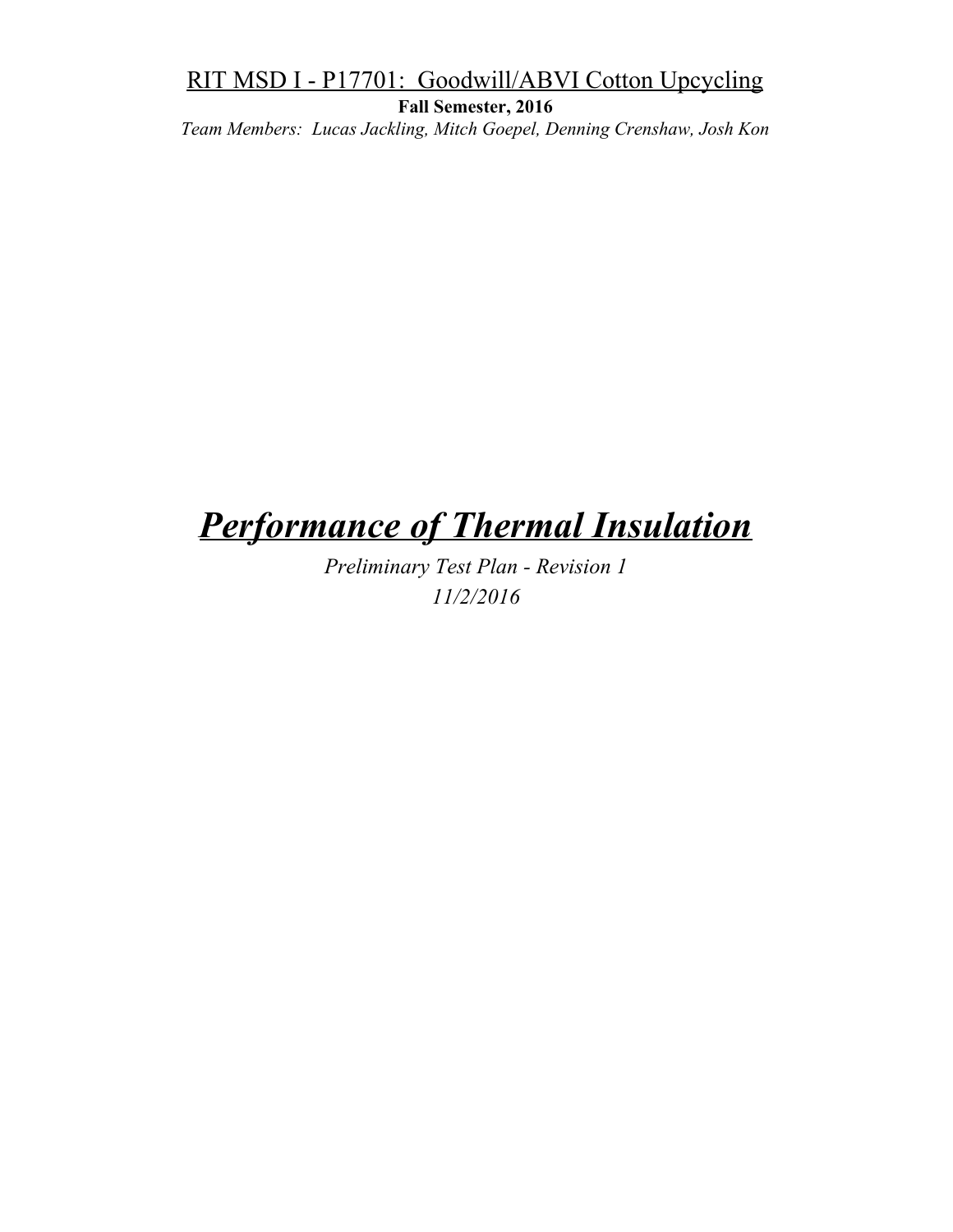**Fall Semester, 2016**

*Team Members: Lucas Jackling, Mitch Goepel, Denning Crenshaw, Josh Kon*

#### **Purpose:**

The purpose of this test plan is to establish a means for testing and evaluating the thermal insulation performance of cotton insulation prototypes as constructed by RIT MSD team P17701. In industry, the insulating power/performance of a thermal insulation product is characterized by its "R-Value", with thicker insulations generally having a higher R-Value. The industry standard test used to determine an insulation's R-Value is *ASTM C-518.*

#### **Scope:**

The following testing procedure does not and will not establish an R-Value for an insulation prototype which is a certified or backed by any standards agency. The test method described below simply serves to provide an estimate of the prototype's R-Value as well as the thermal conductivity of the prototype material, and will primarily be used as a *comparative test.* The results of this test will indicate to the team which prototypes perform better as thermal insulators and provide a means for decision making.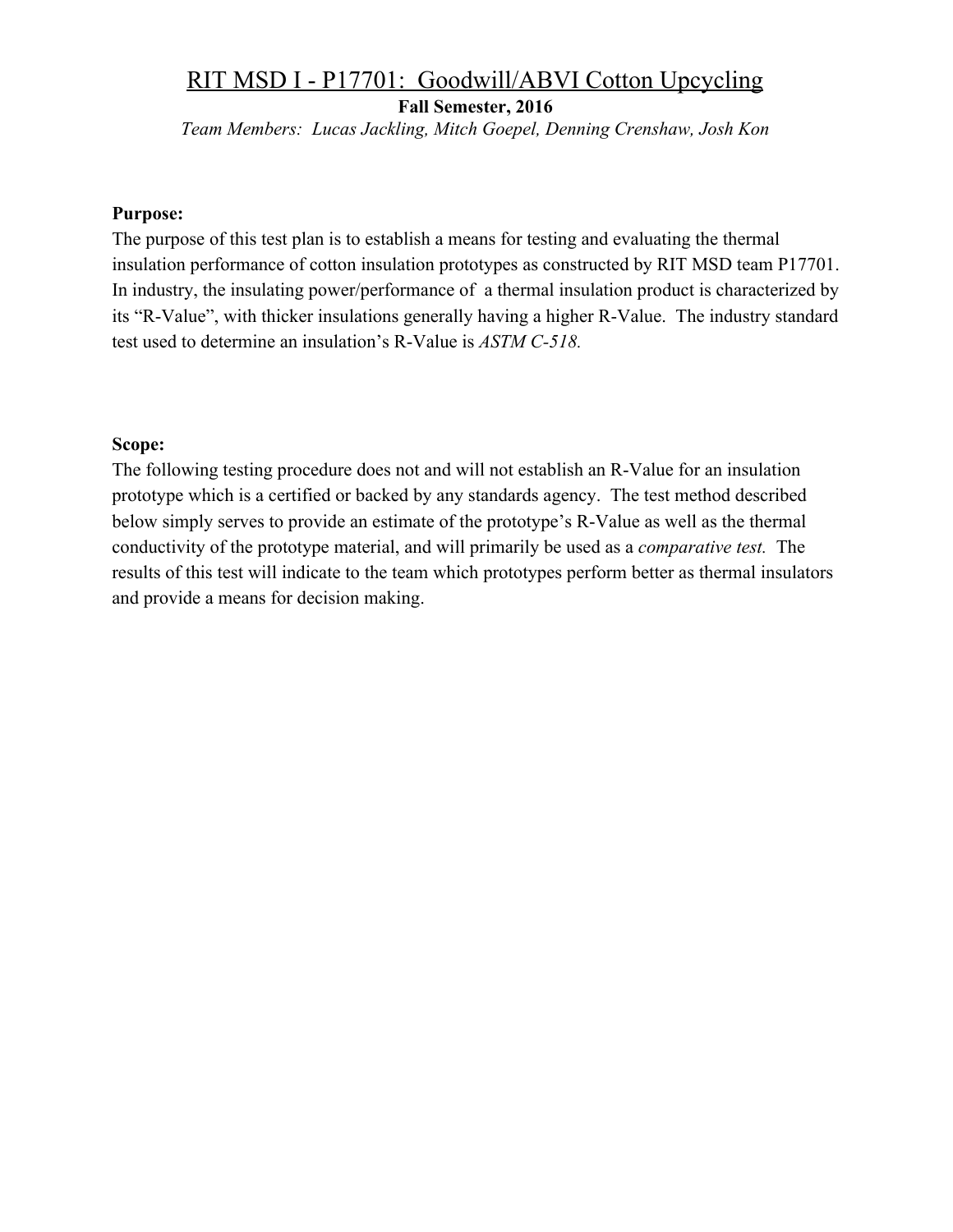**Fall Semester, 2016**

*Team Members: Lucas Jackling, Mitch Goepel, Denning Crenshaw, Josh Kon*

#### **Experimental Setup:**



*Test Parameters:*

"\n
$$
A'' = Hot Plate Surface
$$
\n"\n $B'' = Insulation Warm Side$ \n"\n $C'' = Insulation Cool Side$ \n\n $T_A, T_B, T_C = Thermocouple temperature at respective locations$ \n $t_d = Drywall Thichness$ \n $t_i = Insulation Thichness$ \n $k_d = Thermal Conductivity of Drywall Material$ \n $q = 1D Heat flux through "wall"$ \n $** k_i = Thermal conductivity of Insulation$ \n $** R_i = Tested R - Value of Insulation$ 

\*\* These numbers are the desired output of the analysis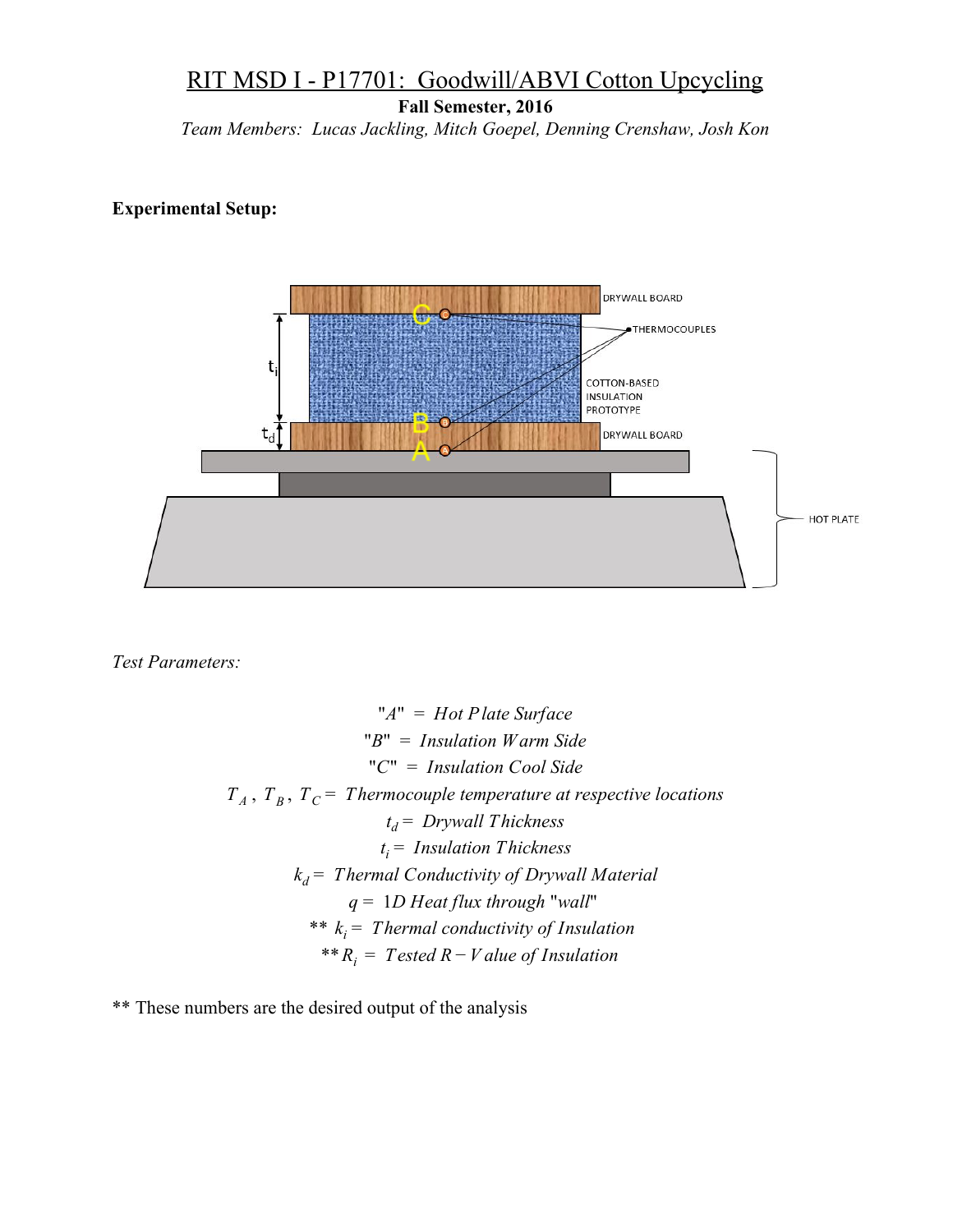**Fall Semester, 2016**

*Team Members: Lucas Jackling, Mitch Goepel, Denning Crenshaw, Josh Kon*

*Procedures and Theory:*

- 1.) An insulation prototype is set up on a hot plate which serves as an isothermal surface, then instrumented with thermocouples at the locations shown
- 2.) The hot plate is energized until thermocouple "A" reads a constant temperature
- 3.) Once all thermocouples temperature readings become constant with time, a steady-state condition has been reached, and the temperatures at A, B, and C are recorded

According to the theory of steady-state, one dimensional heat conduction, the heat flux through the wall can be found with temperatures A and B along with the thermal conductivity of the drywall material.

$$
q = k_d \frac{T_A - T_B}{t_d} \tag{1}
$$

Since this is the same heat flux which is traveling through the insulation prototype (assuming the sides are well-insulated so that side heat losses are prevented), the thermal conductivity of the insulation material can be calculated as follows:

$$
k_i = \frac{qt_i}{T_B - T_C} \tag{2}
$$

The overall formula for calculating the thermal conductivity of the insulation material given the test data and handbook information is as follows:

$$
k_{i} = \frac{(k_{d} \frac{T_{A} - T_{B}}{t_{d}})t_{i}}{T_{B} - T_{C}}
$$
(3)

A comparative R-Value may be found once the insulation thermal conductivity,  $k_i$ , has been calculated, and given the thickness of the prototype:

$$
R_i = \frac{k_i}{t_i} * 5.678
$$
 (4)